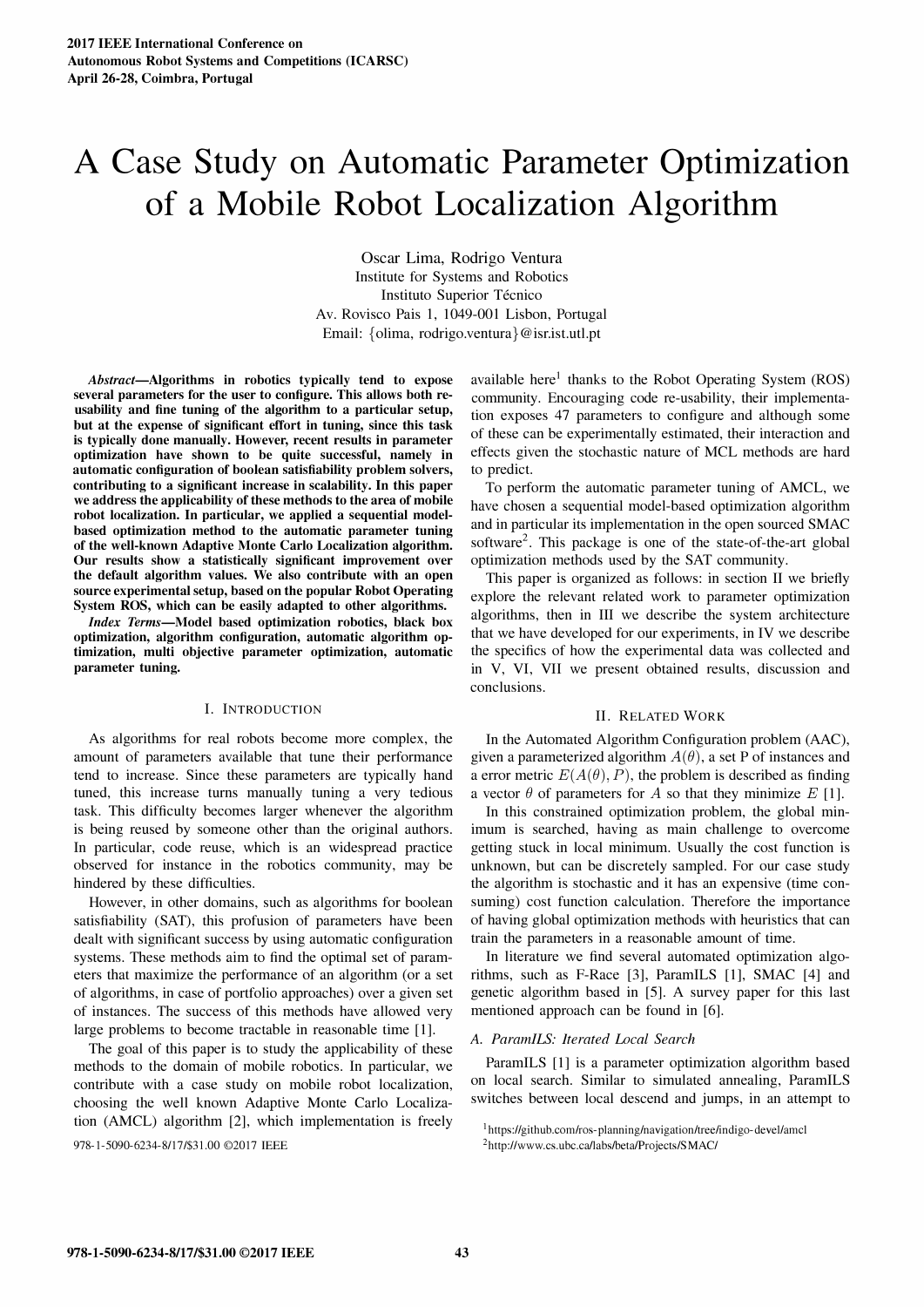find the best global configuration. It has been successfully applied to different domains such as Propositional Satisfiability SAT, Mixed Integer Programming CPLEX, AI Planning [7], Protein folding [8], etc. Unlike our case study, where the goal is to minimize the error of the cost function, for SAT the target is to reduce the CPU time of highly parameterized algorithms such as CPLEX (159 parameters). Their results show speedups ranging from 2 to 23 over the default set.

# B. Sequential Model-Based Optimization for General Algorithm Configuration (SMAC)

SMAC [4], the improved version of ParamILS (from the same authors), is a tool for optimizing algorithm parameters based on predictive models (to select promising parameter configurations). The cost function model is estimated based on random forests [9], a well-known machine learning regression method based on domain dependent features. For new domains with no defined features, SMAC can be applied with a set of empty or domain independent features, for instance the default's target algorithm parameter set.

SMAC supports both numerical and categorical parameters along with multiple algorithm instances. The authors claim that SMAC is a general configuration tool, non domain specific and therefore can be used for many different algorithms.

The current implementation of SMAC does not support parallelization and runs are evaluated separately. In SMAC the algorithm configuration is treated as a black-box optimization problem.

# C. Parameter optimization applied to Localization

In [10] we find a similar work to the one presented in this article: an automatic parameter optimization algorithm applied to Monte Carlo Localization (MCL). In this paper from 2010 the authors automatically tune all relevant parameters of the filter by using the Particle Swarm Optimization (PSO) algorithm [11]. This well known method is useful for multiobjective optimization of non-linear functions. The algorithm configuration process is performed offiine by using recorded log data. To rate each parameter set, a benchmark function is used to estimate the mean error based on euclidean distance between the estimated and the reference position, which comes from a camera image based system named SSL-Vision [12]. The approach is evaluated on a humanoid soccer player robot, in the scope of the RoboCup competition. The results are produced faster than with evolutionary algorithm approaches. According to the authors the system was able to find parameter sets that led to a more precise position estimate than the manually tuned set.

1) Differences with our approach: Unlike this work [10], which automatically configures a single algorithm, we claim a general approach. Our framework can be used to offiine configure other (ROS based) mobile robot algorithms. To use our framework the user would need to develop a score function and record their own data.

In our work we provide with a better statistical result analysis and cross-validation by testing the trained parameters in a separate data set.

# Ill. SYSTEM ARCHITECTURE

At the core of the optimization system we use SMAC[4], which is a Java based general tuning software. A client-server ROS wrapper was implemented to interact via linux shell with the third party tuning software.

SMAC requires a scoring function to evaluate the quality of each run. For AMCL the selected metric measures the average distance between the robot ground truth pose and the best AMCL particle.

The complete cycle is shown in Algorithm 1. The first step is to load the algorithm configurator C (SMAC for our case) selected parameters into the server and to select the instance  $i$  that will be used. Then we run algorithm  $A$  and initial conditions are provided. For AMCL this step provides with a pose estimate based on motion capture system data. Next step is to playback the previously recorded robot sensor data, being in our case odometry and laser scanner readings of a robot moving around the environment. Afterwards the quality score function  $E$  is started and the system waits until the playback is finished. Finally the scoring function result is collected together with the CPU time and the algorithm is terminated. SMAC will continue the loop until the maximum amount of runs is reached, selecting in each step a new promising algorithm configuration. At the end the current best configuration obtained is returned.

| <b>Algorithm 1</b> Automatic parameter optimization pseudocode |                                                       |  |  |  |
|----------------------------------------------------------------|-------------------------------------------------------|--|--|--|
|                                                                | 1: <b>procedure</b> ALGORITHM CONFIGURATION           |  |  |  |
| 2:                                                             | best configuration $\leftarrow$ initial configuration |  |  |  |
| 3:                                                             | $i \leftarrow 0$ .                                    |  |  |  |
| 4:                                                             | do                                                    |  |  |  |
| 5:                                                             | $C$ selects promising A config. and instance $i$      |  |  |  |
| 6:                                                             | Run A                                                 |  |  |  |
| 7:                                                             | $A \leftarrow initial conditions$                     |  |  |  |
| 8:                                                             | Playback $P(i)$ sensor data set                       |  |  |  |
| 9:                                                             | Wait until sensor data playback is finished           |  |  |  |
| 10:                                                            | Terminate A                                           |  |  |  |
| 11:                                                            | $C \leftarrow Compute E$ , CPU time.                  |  |  |  |
| 12:                                                            | $i \leftarrow i + 1$ .                                |  |  |  |
| 13:                                                            | while $i < max$ allowed runs                          |  |  |  |
| 14:                                                            | return best configuration                             |  |  |  |

For deterministic algorithms SMAC always selects a different configuration for the next run (Algorithm 1, line 5). For AMCL we use the non-deterministic option to perform several runs with the same parameters, considering the median quality score to select the next configuration.

In Fig. 1 we present a component diagram of our work showing the specifics of how the developed components interact with each other.

To encourage re-usability, the architecture was design in a modular way. To plug-in a new algorithm a score function must be developed along with configuration files.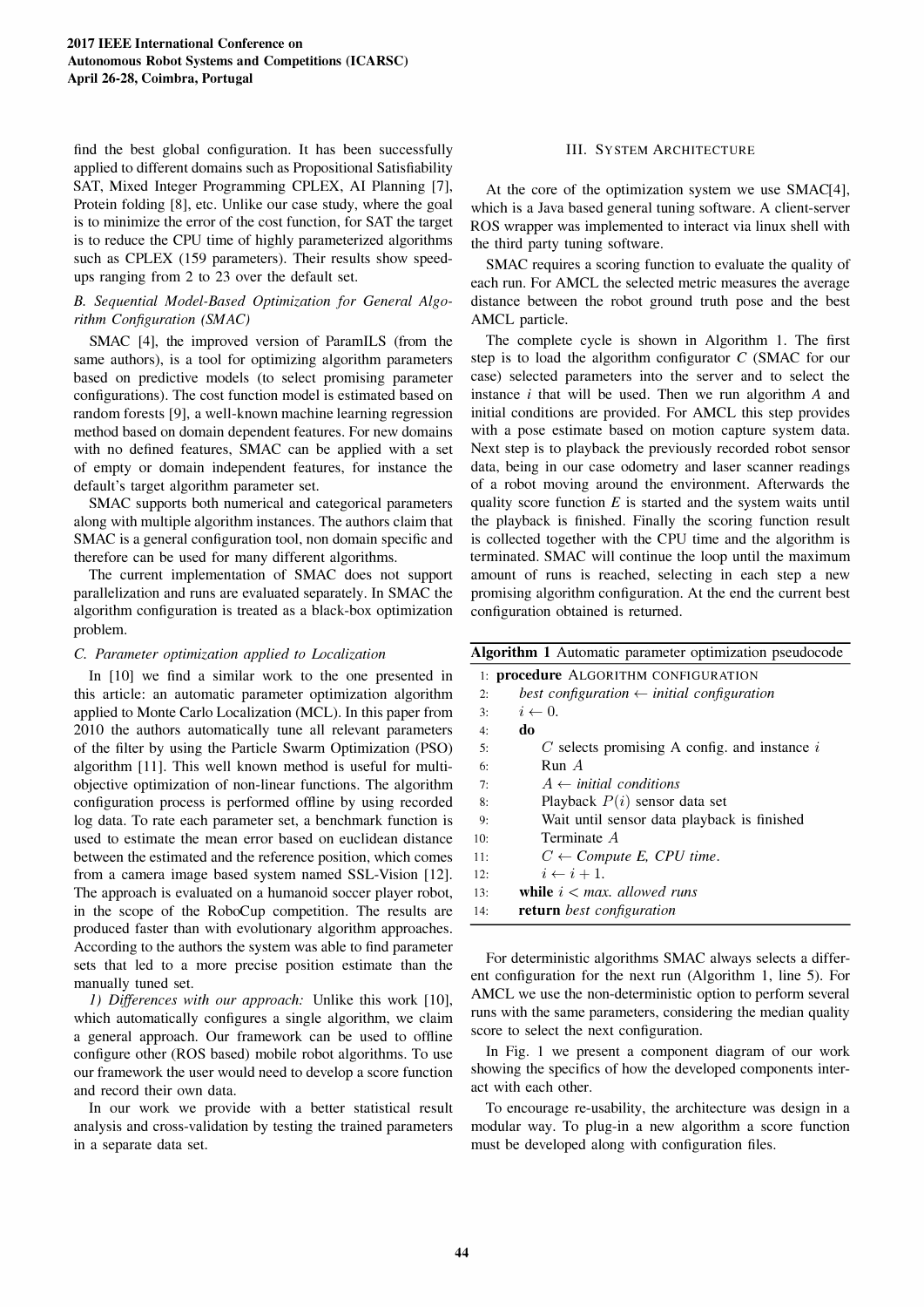

Fig. 1: Automatic algorithm optimization component diagram.

## IV. EXPERIMENT SETUP

The experimental data was collected by teleoperating the MOnarCH robot (Fig. 2a) in the ISRoboNet@Home Testbed<sup>3</sup> (Fig. 2b).



(a) MOnarCH robot. (b) ISRoboNet@Home testbed.

Fig. 2: Experiment setup, a service robot (2a) and a testbed with a motion capture system (2b).

# A. The testbed

The lab is an apartment-like environment with a Motion Capture System (MCS), designed to benchmark service robots. The Testbed has, among many other sensors and actuators, 12 OptiTrack® "Prime 13" cameras (1.3 MP, 240 FPS).

The system provides real-time tracking data of rigid bodies with sub mm precision in 6 dimensions with low latency  $(4.2 \,\text{ms})$ .

### B. The Robot

The MOnarCH robot<sup>4</sup>, originally designed to interact with children in hospitals [13], has an omni-directional mobile base equipped with four mecanum wheels actuated by four independent motors. It also features 5/30 m laser rage finders installed 13.5 cm above ground level and two on-board computers with i7 processor, one PC is dedicated for navigation and one for human robot interaction. The robot has a weight of 24 Kg and a maximum velocity of  $2.5$  m/s with  $1 \text{ m/s}^2$  acceleration.

4http://monarch-fp7.eul

The 19 mm diameter, S marker pattern located on top of the head, allows to track the robot in real time by using the motion capture system earlier described. A more detailed robot specification can be consulted here [14].

### C. Experiment description

The robot is teleoperated around a previously mapped environment, while ground truth information (with the pose of the robot), odometry and laser scanner readings are recorded. The collected open sourced data set<sup>5</sup> is later on used to (offline) tune the localization algorithm.

The recorded sensor log (280 sec.) was divided into training and test data set (30 sec.) by selecting different intervals of the file for playback. The AMCL pose estimate is provided based on the first available MCS pose. The algorithm was trained in approximately 4.2 hours with a single instance, limited to 500 runs max.

In Fig. 3 we show a graphic representation of the collected sensor data on RViz. The error function calculates the average of all transformations between the robot (base\_link) and the ground truth frame provided by MCS.





## D. Parameter description

A subset of all configurable parameters was carefully chosen from the total amount (22 out of 47), with intervals selected based on dynamic reconfigure ranges (suggested by the algorithm author in the code). The complete code used for the experiment is available in this $6$  website.

In table I. we show the 22 selected configurable parameters for our experiment with their admissible ranges and default values. The remaining 25 parameters were fixed to their default values. A brief description of all AMCL parameters and their default values can be found here<sup>7</sup>

<sup>3</sup>http://welcome.isr.tecnico.ulisboa.pt/isrobonet/

<sup>5</sup>http://www.github.com/oscar-limallocalization\_dataset

<sup>6</sup>http://www.github.com/oscar-limalautom\_param\_optimization 7http://wiki.ros.org/amcl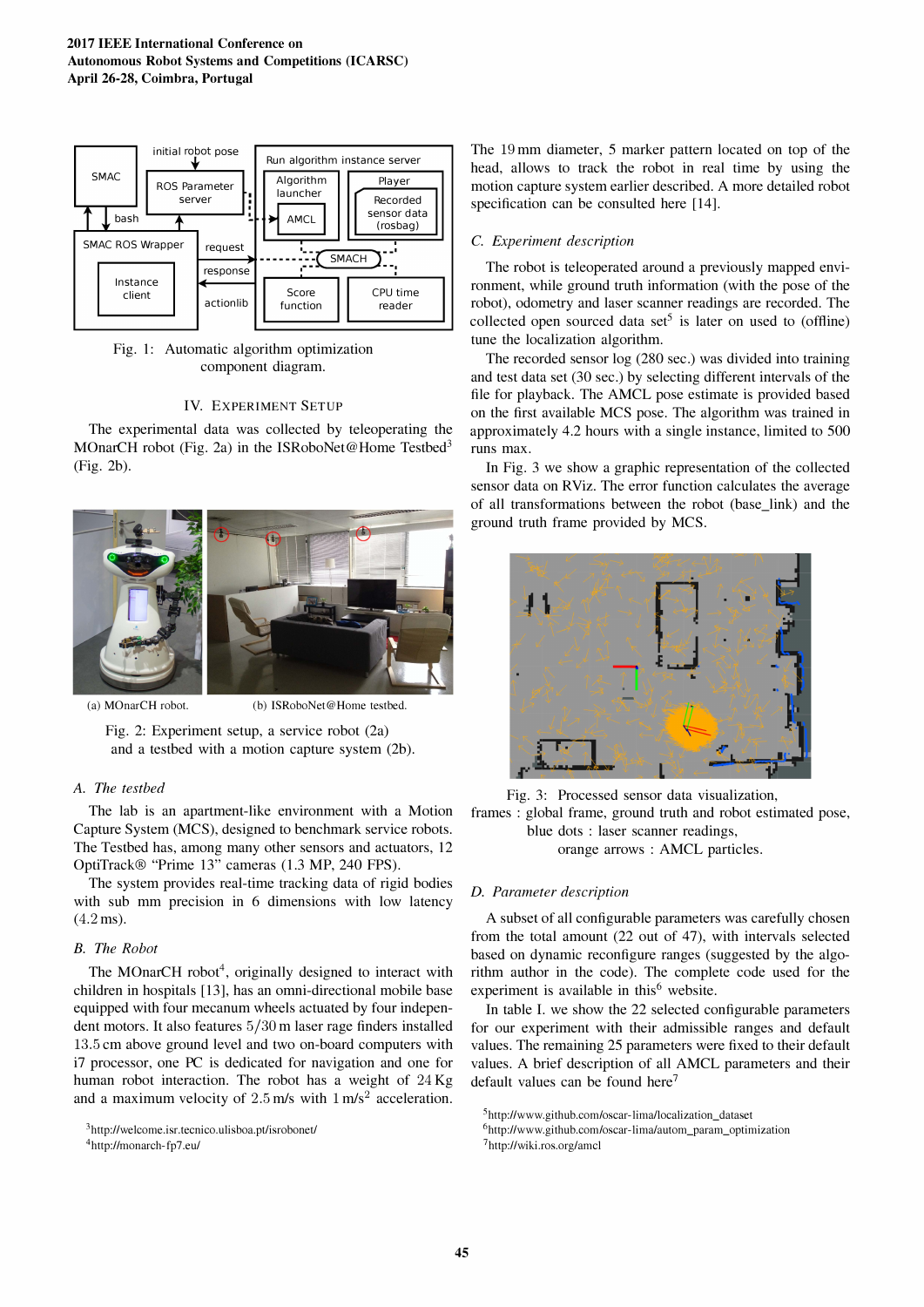| TABLE I: AMCL selected parameter ranges to configure |  |  |
|------------------------------------------------------|--|--|
|------------------------------------------------------|--|--|

| <b>Parameter</b>          | <b>Type</b> | Min. value | Max. value | <b>Default</b> |
|---------------------------|-------------|------------|------------|----------------|
| laser max beams           | int         | 5          | 100        | 30             |
| min particles             | int         | 5          | 980        | 100            |
| max_particles             | int         | 1000       | 10000      | 5000           |
| kld_err                   | real        | 0.001      | 0.5        | 0.01           |
| kld z                     | real        | 0.5        | 0.999      | 0.99           |
| odom_alpha1               | real        | 0.001      | 10         | 0.005          |
| odom_alpha2               | real        | 0.001      | 10         | 0.005          |
| odom_alpha3               | real        | 0.001      | 10         | 0.010          |
| odom_alpha4               | real        | 0.001      | 10         | 0.005          |
| odom_alpha5               | real        | 0.001      | 10         | 0.003          |
| laser z hit               | real        | 0.001      | 10         | 0.95           |
| laser z short             | real        | 0.001      | 10         | 0.1            |
| laser_z_max               | real        | 0.001      | 10         | 0.05           |
| laser_z_rand              | real        | 0.001      | 10         | 0.05           |
| laser_sigma_hit           | real        | 0.001      | 10         | 0.2            |
| laser_lambda_short        | real        | 0.001      | 10         | 0.1            |
| laser likelihood max dist | real        | 0.001      | 20.0       | 2.0            |
| update_min_d              | real        | 0.001      | 0.5        | 0.2            |
| update_min_a              | real        | 0.001      | 1.0        | 0.5236         |
| resample_interval         | int         | 1          | 5          | 2              |
| recovery_alpha_slow       | real        | 0.001      | 0.5        | 0.001          |
| recovery_alpha_fast       | real        | 0.001      | 1.0        | 0.1            |

#### V. EXPERIMENT RESULTS

#### A. AMCL consistency check

An algorithm is candidate for automatic configuration. only if there are pairs of configurations for which the quality score function is able to obtain statistically significant different scores across a number of runs.

In Fig. 2a. we show an example of this condition satisfied. In this experiment we randomize the algorithm parameters and perform several runs (10 different parameter sets, tested 50 times), looking for consistency and variance.



Fig. 4: AMCL consistency check experiment, for several runs with random parameters different quality scores are obtained.

#### B. Automatic algorithm configuration results

In Fig. 5a we present the results of the automatic AMCL optimization for 500 runs using SMAC.

The automatically configured parameters outperform the default set. At first the tuning software went for the obvious choice: to increase the number of particles in the filter, at the expense of an increase in the computational load. To be fair with the default set, we fixed the max. amount of particles to the default value (5000) and we tuned for the remaining parameters. The result still shows better performance on both training and test data set with similar CPU time consumption.

In Fig. 6 we show a plot of all the configurations tried out by the optimization algorithm against their associated error. Although it was limited to 500 runs, due to the nondeterministic nature of AMCL, only 134 different configurations were selected.



Fig. 6: AMCL optimization trajectory for 5000 particles max. Figure is trimmed to show the region of interest.

A robot position path plot is shown in Fig. 7. with a visual comparison of which parameter set is closer to the ground truth path.



Fig. 7: Robot path comparison on test data set for different parameters.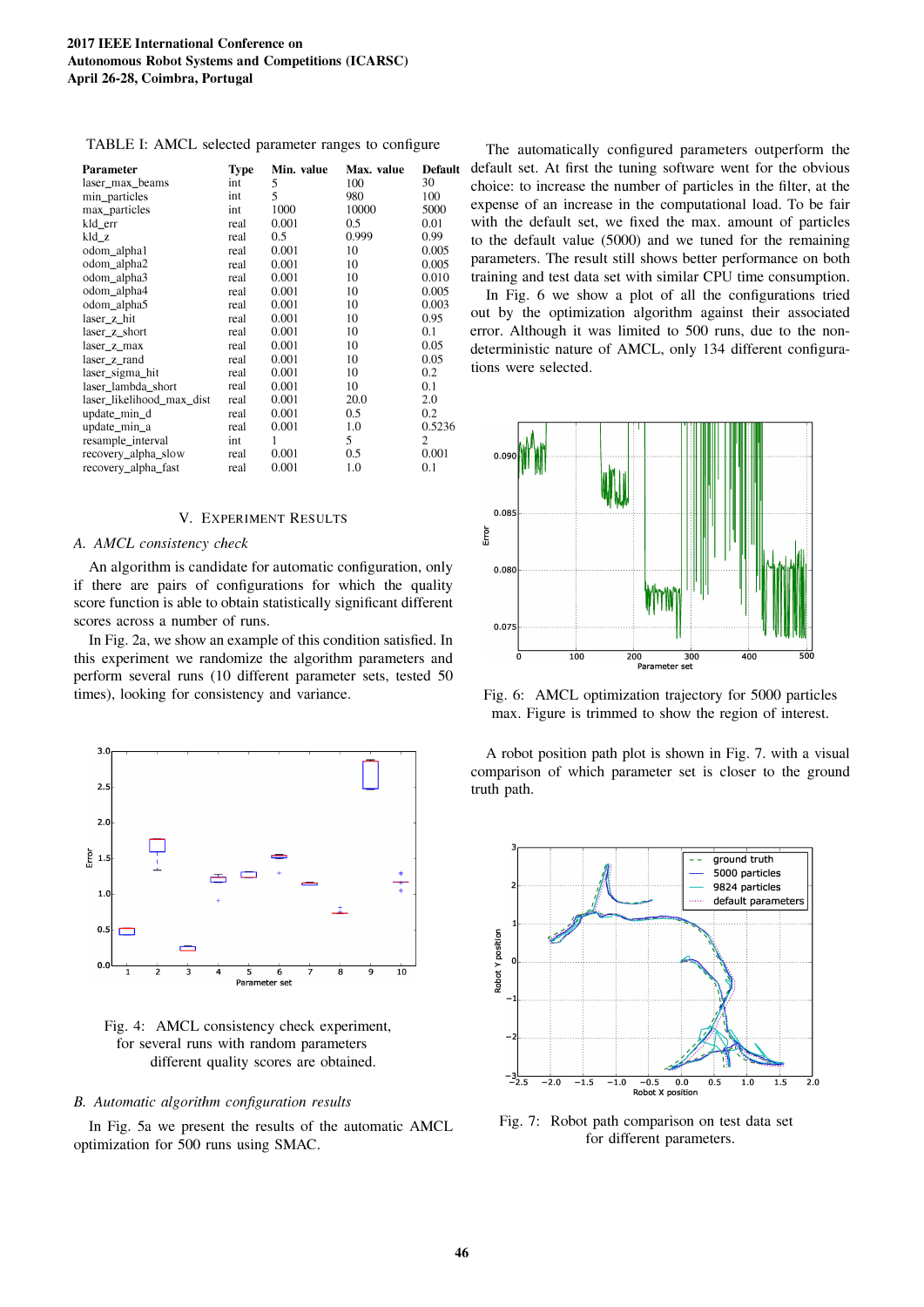

Fig. 5: Comparison between AMCL default parameter set and automatically optimized (2, 4) for 500 runs. (1) default parameters, (2) 9824 particles, (4) 5000 particles, (3, 5) trained parameters on test dataset.

### VI. DISCUSSION

The optimized parameters (see Figure 5a param. set 2, 4) outperform the default set. However results could be better, we deliberately did not include expert knowledge into the system nor extra model features (only the default parameters).

Although SMAC supports many instances, it was fed with a single training instance with mostly a linear trajectory. The results show an over fitting training, the obtained parameters are good for linear motions but partially fail at rotation (see Figure 7 at coordinates 0.5, -2).

Some of the challenges of the automated tuning rise from the fact that we are running algorithms in real time with offline data, in other words while playing the previously recorded sensor data an online instance of AMCL is processing the offline readings. For this exercise it is crucial to have the time synchronized between all involved PC's (MCS & robot) while recording the sensor data. Furthermore a second time synchronization needs to be performed while running the algorithm to configure.

We cannot assume sample normality for default set  $(W(50) = 0.71508, p < 0.001)$  and SMAC trained parameters  $(W(50) = 0.91762, p < 0.001)$  from the Shapiro-Wilk W test. The analysis of default set vs. SMAC trained parameters shows a statistically significant difference between default set and the parameters trained by SMAC ( $U = 2500, 50$  dof,  $p < 0.001$ ), in two-tailed Mann-Whitney U test. The group with the lower error is the one with 9820 particles max (see Figure 5a).

For future work we would like to investigate on multicriteria optimization, for instance CPU Time and Error, training with different instances and trying other optimization

## algorithms.

# VII. CONCLUSIONS

In this paper we have demonstrated by example the applicability of automatic algorithm configuration methods originally designed for SAT solvers into the field of mobile robotics, in particular to the well known algorithm AMCL.

Our experiments show that the result of the automatic configuration outperform the default set, having statistically significant better results with a p value less than 0.001 (99  $%$ confidence).

The algorithms involved in the process (SMAC and AMCL) were treated as a black box and expert knowledge was not applied in order not to bias the experiments.

We contribute with a open-source ROS based Framework<sup>8</sup> to offline tune ROS based mobile robot algorithms. We present AMCL as a use case that demonstrates how the system can be used to automatically configure algorithm parameters.

In our experience optimization methods can be used to fine tune a particular algorithm by using ranges instead of fixed values. This allows for uncertainty during manual tuning, the author might not be sure about a specific parameter value but is sure that is confined in a certain range.

#### ACKNOWLEDGMENT

This work was supported by the [UID/EEA/50009/2013]. This work was project [PTDC/EEI-SII/4698/2014]. FCT project supported by

<sup>8</sup>http://www.github.com/oscar-limalautom\_param\_optimization